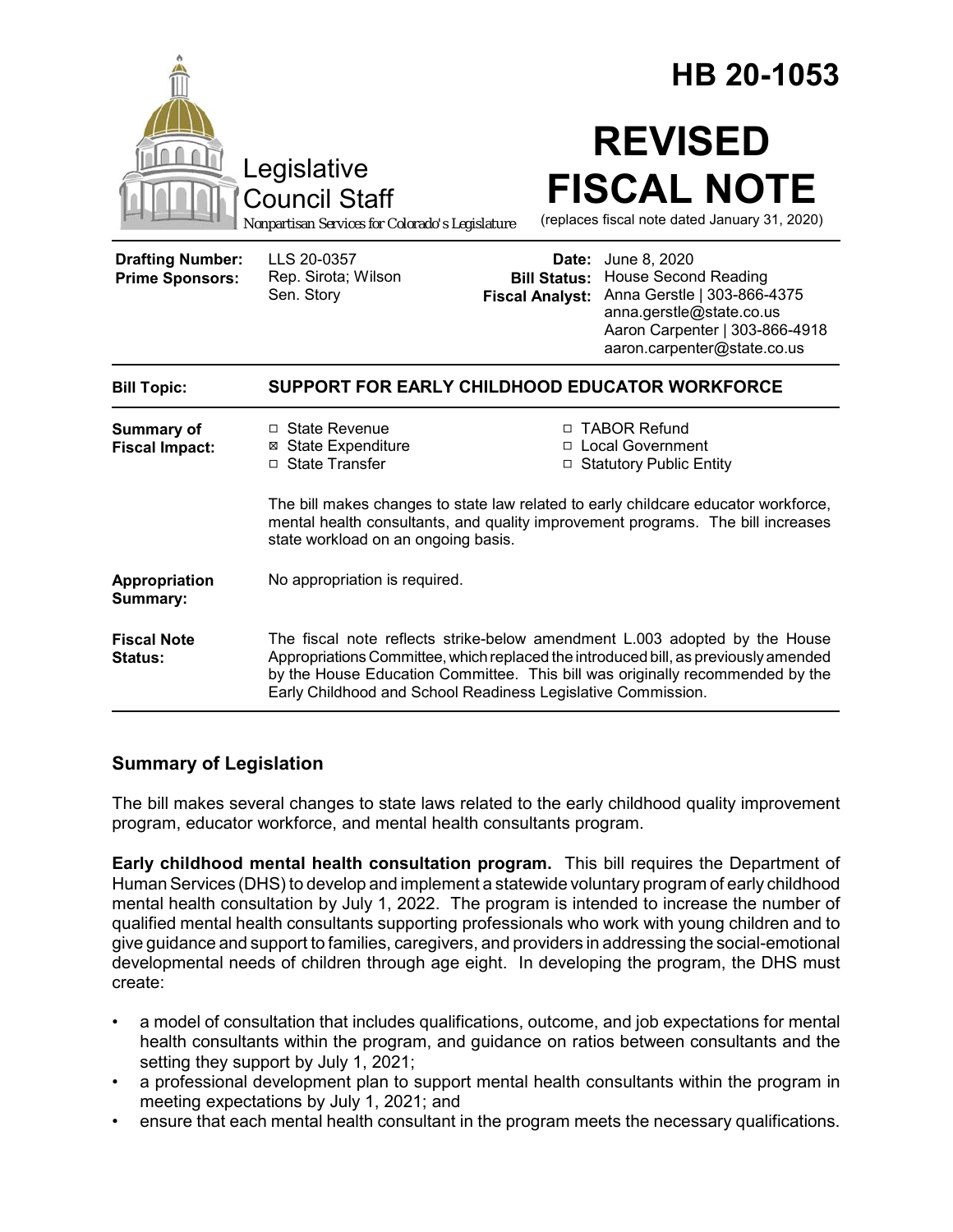June 8, 2020

**Quality improvement.** The bill allows the DHS to provide technical assistance and financial incentives to help early childhood care providers with a Colorado Shines rating advance to, or maintain at least, a level three rating. Early childhood councils may assist the DHS by providing local community outreach and engagement strategies.

Under current law, early childhood councils that apply for school-readiness quality improvement funding must submit a school readiness plan that includes targeting or recruiting early childhood programs rated as a level two or higher, or that are actively working towards a level two rating, but face demonstrated hardship. The bill requires that plans target or recruit programs that are rated at level one or higher. If an early childhood council received funding prior to FY 2020-21, the council must amend their plan.

**Educator workforce - licensing.** The bill requires DHS to promulgate rules related to licensing standards that allow early childhood programs to be licensed if aspiring lead teachers are pursuing an early childhood credential, creation of a licensing pathway that allows an early childhood educator to earn points towards a credential based on their prior work experience and demonstrated competency, and standards to facilitate the recruitment and retention of early childhood educator workforce.

The bill requires DHS and the Colorado Department of Education (CDE) to align the early childhood credential system, the CDE educator licensing system, and the childcare program licensing, as well as streamlining all licensing and credentialing paperwork that early childhood educators and programs must complete.

**Educator workforce - reporting.** By January 31, 2021, and every two years afterwards, DHS must complete a report concerning current supply for qualified early childhood educators.

**Educator workforce - career pathways.** DHS, CDE, and the Department of Higher Education (DHE) must develop resources to increase concurrent enrollment opportunities in local communities and to support career pathways that allow students to serve as early childhood educators.

## **Background**

**Quality improvement.** Under the current school-readiness quality improvement program, the Office of Early Childhood in the DHS allocates state and federal funds to early childhood councils for distribution to early childhood programs. The quality improvement program is intended to improve school readiness of children up to the age of five, with priority given to programs serving children with certain risk factors. For FY 2019-20, approximately \$2.7 million in state and federal funds was distributed to early childhood programs.

**Preschool Development Grant.** The Preschool Development Grant Birth through Five is a federal discretionary grant to strengthen state and local efforts to build, develop, and expand high-quality preschool programs. In January 2020, the DHS was rewarded \$33.5 million over three years.

### **State Expenditures**

This bill increases workload in the DHS to implement the programs described below. Implementation of the programs do not require a change in appropriations.